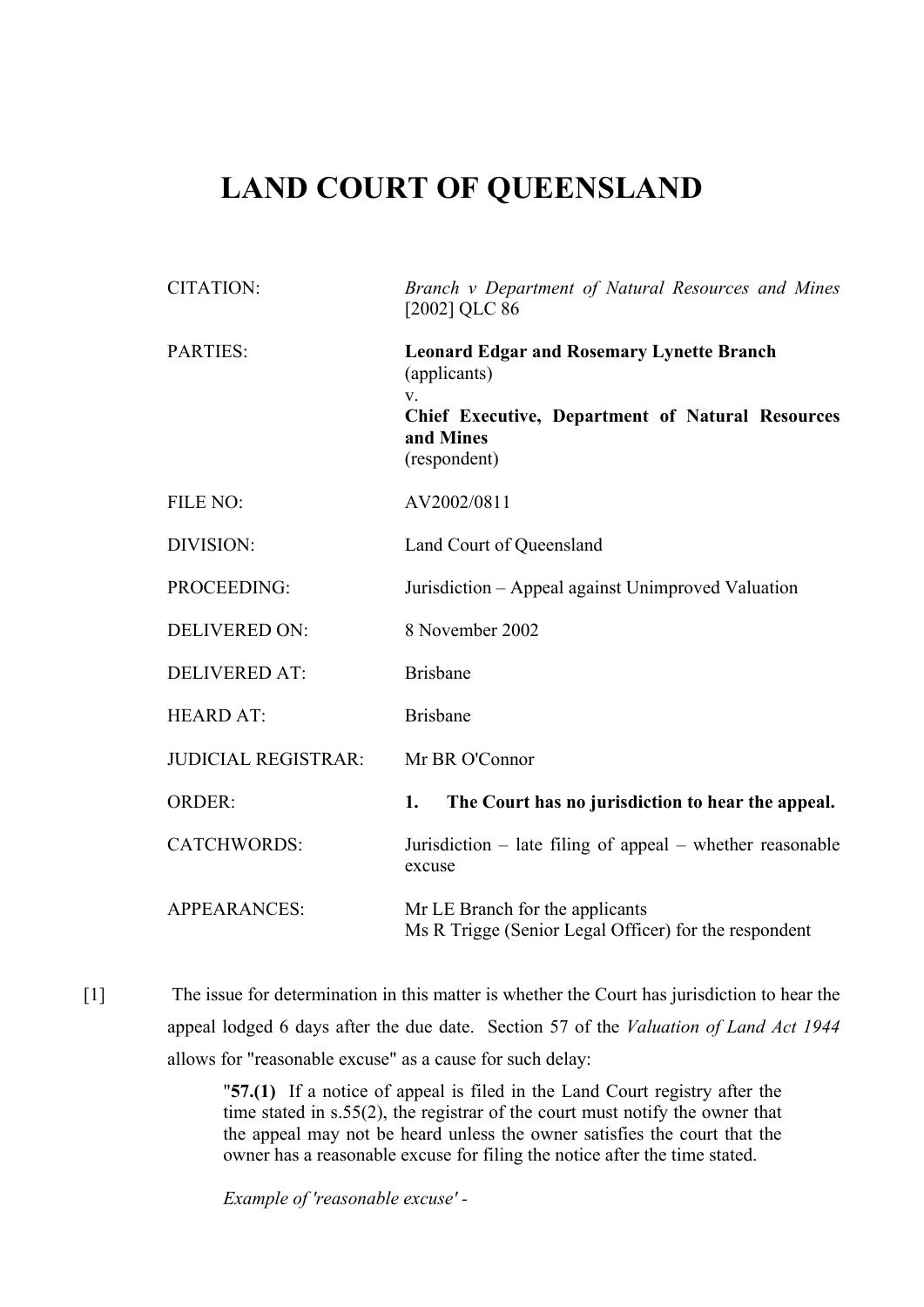The notice of the chief executive's decision or the notice of appeal was lost or delayed in the ordinary course of post."

The question then is whether the explanation for the late lodgment advanced by the appellant falls within the term "reasonable excuse" as interpreted by the cases, particularly those since the introduction of s.57 as amended in 2000.

[2] The authorities on the term "reasonable excuse" or similar expressions are usefully collected in the decision of the Land Court in *Anthony v. Chief Executive, Department of Natural Resources*, 10 November 2000. In essence, the authorities establish that the excuse must be "substantial" and "what one is looking for is some cause which a reasonable man would regard as sufficient a cause, consistent with a reasonable standard of conduct, the kind of thing which one might have expected to delay the taking of action by a reasonable man".

## **Background:**

- [3] The prescribed time for lodging this appeal expired on 24 September 2002. Mr and Mrs Branch's Notice of Appeal was received by post in the Court Registry on 30 September 2002 having been postmarked on 29 September 2002. These dates reveal a period of 6 days exceeding the due date.
- [4.] Mr Branch gave oral evidence to the Court and tendered a short written statement signed by himself and his wife outlining reasons for delay. The key part of the statement reads:

"On the 4th April 2002 we lodged our **initial** valuation objection letter to the Department of Natural Resources.

On the 23rd April 2002 the Department of Natural Resources & Mines acknowledged receipt of our objection letter and advised that the results of our objection would be known within 90 days.

On or about the 1st July 2002 we both went on holidays to remote areas of Cape York.

On the 13th August 2002 the Department of Natural resources & Mines posted a revaluation letter to our residence. The letter also advised that we had 42 days to make an appeal. However before going away we were not to know that our objection to the valuation would be basically rejected and that any appeal time would be limited to 42 days.

We returned home on the 25th September and immediately prepared more detailed documentation for our appeal. This was posted on the 27th September 2002.

In this instance it would not have been possible to have the appeal letter forwarded to us, as we were bush camping. In addition documentation required to support our final submission was at home."

[5] Mr Branch also stated in oral evidence that his two adult sons had general responsibility to attend incoming mail in his absence. However, he considered dealing with a valuation appeal (with necessary detailed grounds of appeal) outside their capabilities, in the